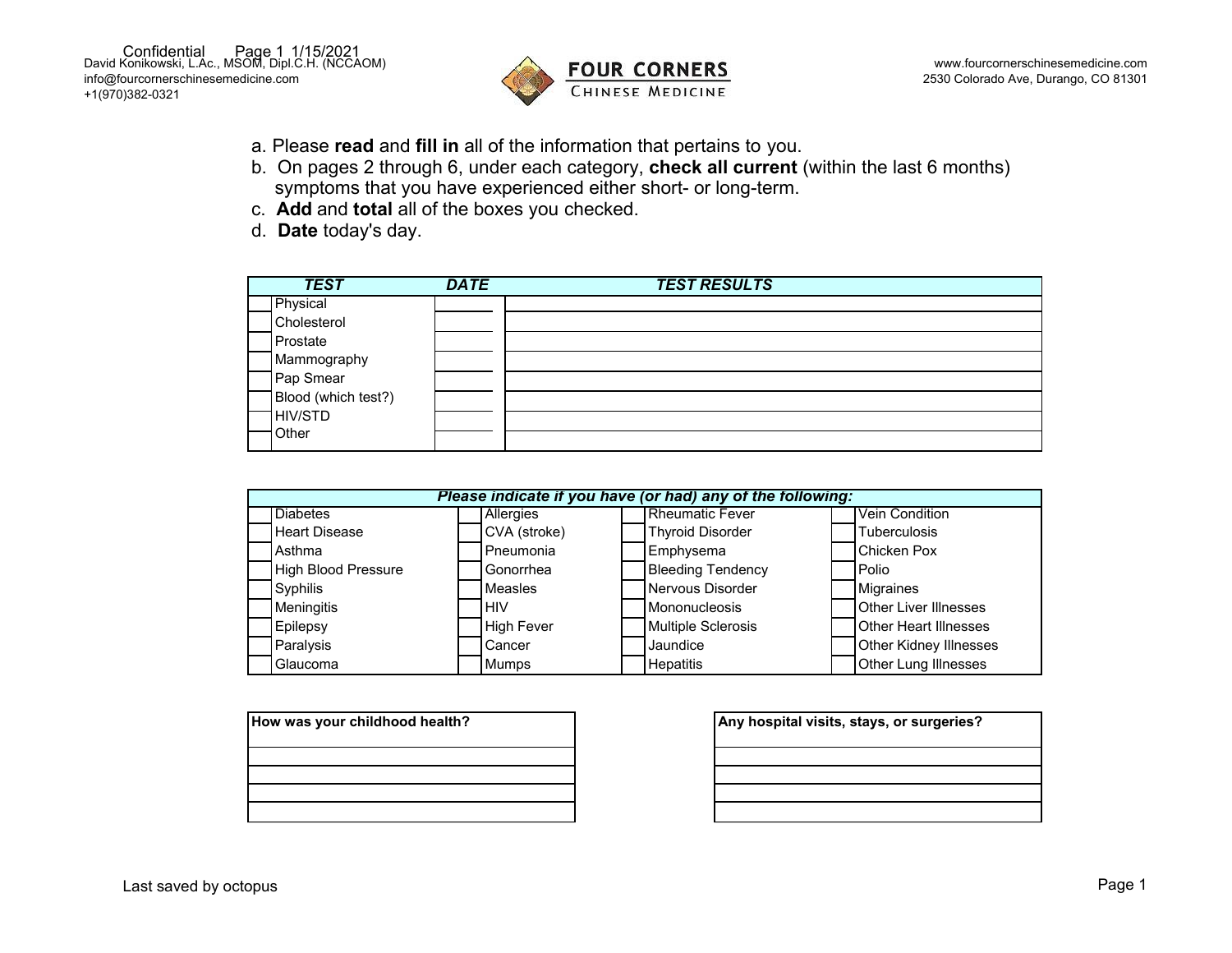David Konikowski, L.Ac., MSOM, Dipl.C.H. (NCCAOM) Confidential Page 2 1/15/2021 [info@fourcornerschinesemedicine.com](mailto:info@fourcornerschinesemedicine.com)  +1(970)382-0321



[www.fourcornerschinesemedicine.com](http://www.fourcornerschinesemedicine.com/) 2530 Colorado Ave, Durango, CO 81301

## *1. Pain:*

## **On the figures below, please mark clearly any areas of pain and indicate any scars.**

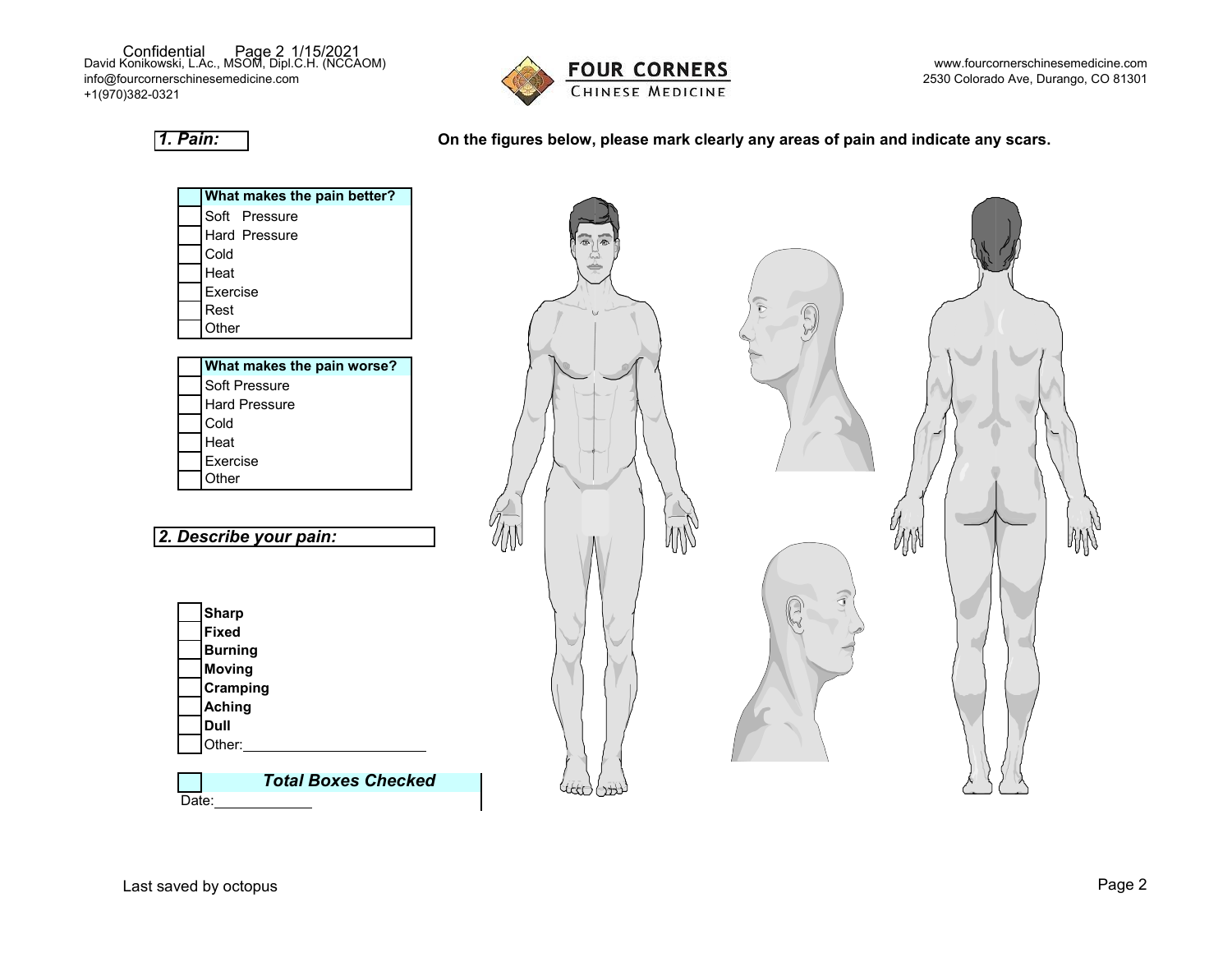David Konikowski, L.Ac., MSOM, Dipl.C.H. (NCCAOM) [info@fourcornerschinesemedicine.com](mailto:info@fourcornerschinesemedicine.com)  +1(970)382-0321



[www.fourcornerschinesemedicine.com](http://www.fourcornerschinesemedicine.com/)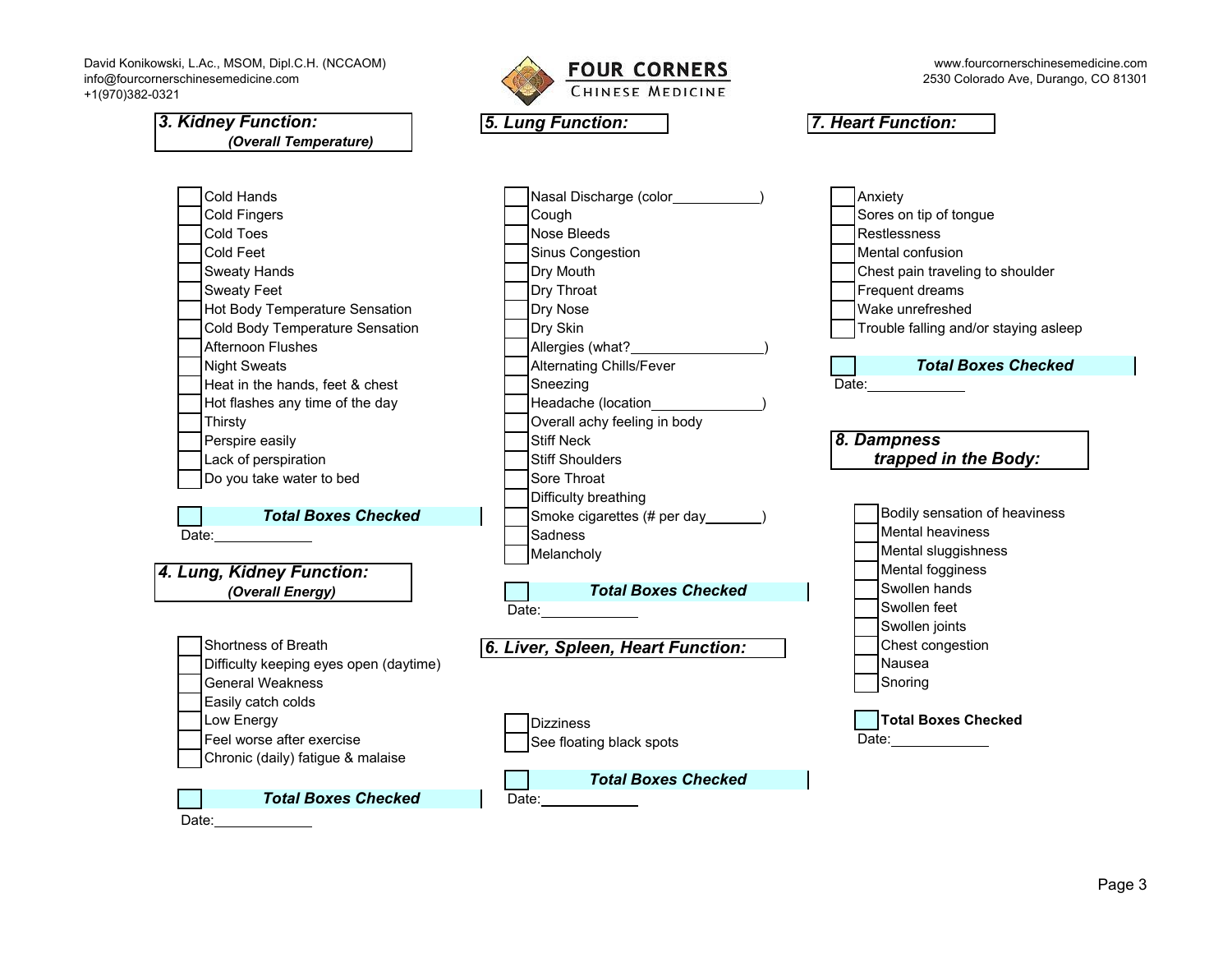David Konikowski, L.Ac., MSOM, Dipl.C.H. (NCCAOM) [info@fourcornerschinesemedicine.com](mailto:info@fourcornerschinesemedicine.com)  +1(970)382-0321



## *10. Stomach Function: Total Boxes Checked* Low Appetite Abrupt Weight Gain Abrupt Weight Loss Abdominal Bloating Abdominal Gas Gurgling noise in Stomach Fatigue after eating Prolapsed Organs? Which? Bruise easily? Over-Thinking **Worry** Date: Burning sensation after eating Large appetite Bad Breath Canker Sores (mouth) Bleeding, swollen or painful gums **Heartburn** Acid Regurgitation Ulcer (diagnosed?) Belching **Hiccups** Stomach Pain Vomiting Loose Stools **Constipated** Incomplete Stools Diarrhea Blood in Stools Mucous in Stools Undigested food in the Stools Date: Itchy Bloodshot Hot Dry **Watery Gritty** Blurry Vision Decreased Night Vision Near-sighted Far-sighted Date: Alternating Diarrhea & Constipation Chest Pain Tight sensation in the Chest Bitter taste in the mouth Anger easily Depression **Frustration** Irritability Skin Rashes Headache at the top of the Head Tingling Sensation **Numbness** Muscle twitching Muscle cramping Muscle Spasms Seizures **Convulsions** Lump in the throat Neck Tension Shoulder Tension Limited Range-of-Motion (Neck) Limited Range-of-Motion (Shoulder) How much Alcohol / day? Recreational drugs (which? ) High-pitched Ringing in Ears Gallstones (history or current) STD's (which? Unable to adapt to Stress Date: *9. Pancreas/ Spleen Function: 11. Small/Large Intestine Function 13. Liver, Gall Bladder Function: Total Boxes Checked Total Boxes Checked 12. Liver Function (eyes): Total Boxes Checked*

Date:

*Total Boxes Checked*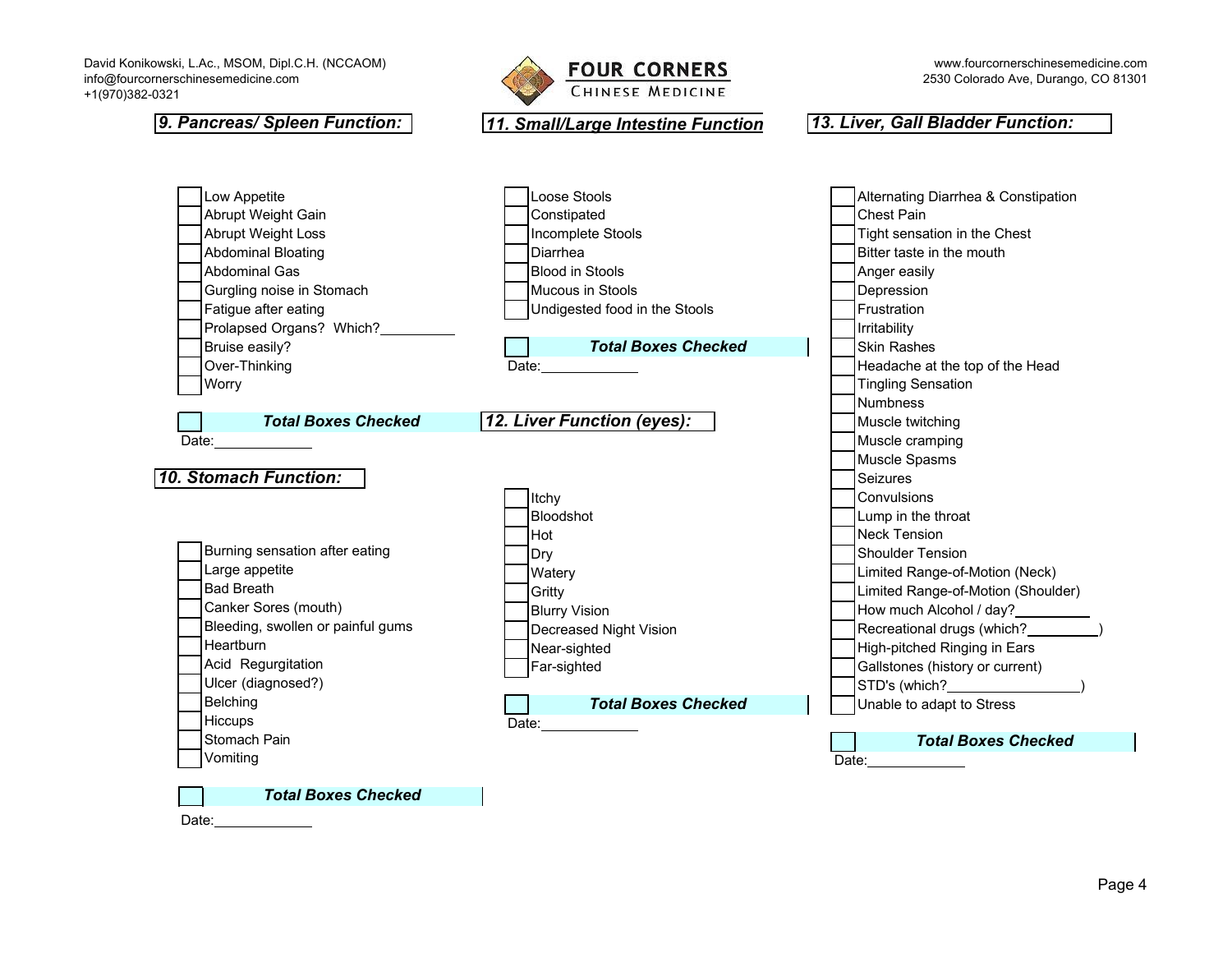1/15/2021<br>David Konikowski, L.Ac., MSOM, Dipl.C.H. (NCCAOM) [info@fourcornerschinesemedicine.com](mailto:info@fourcornerschinesemedicine.com)  +1(970)382-0321



| 14. Kidney,<br><b>Urinary Bladder Function:</b> | 15. Urination (Bladder Function):    | 16. Libido:                                                                                                                                                                                                                    |
|-------------------------------------------------|--------------------------------------|--------------------------------------------------------------------------------------------------------------------------------------------------------------------------------------------------------------------------------|
|                                                 | Color (please check):                |                                                                                                                                                                                                                                |
| Frequent cavities, teeth problems               | Pale ___; Dark Yellow __; Clear ____ | Normal                                                                                                                                                                                                                         |
| Easily broken bones                             | Reddish                              | High                                                                                                                                                                                                                           |
| Sore knees                                      | Cloudy                               | Low                                                                                                                                                                                                                            |
| Weak knees                                      | Scanty                               |                                                                                                                                                                                                                                |
| Cold sensation in the knees                     | Profuse                              | <b>Total Boxes Checked</b>                                                                                                                                                                                                     |
| Low Back Pain                                   | <b>Strong Oder</b>                   | Date: the contract of the contract of the contract of the contract of the contract of the contract of the contract of the contract of the contract of the contract of the contract of the contract of the contract of the cont |
| Memory problems                                 | <b>Burning</b>                       |                                                                                                                                                                                                                                |
| <b>Excessive hair loss</b>                      | Painful                              |                                                                                                                                                                                                                                |
| Low-pitched ringing in the ears                 | Discharge                            |                                                                                                                                                                                                                                |
| <b>Kidney Stones</b>                            | <b>Difficult</b>                     |                                                                                                                                                                                                                                |
| <b>Bladder Infections</b>                       | Urgent                               |                                                                                                                                                                                                                                |
| Lack of bladder control                         | Frequent                             |                                                                                                                                                                                                                                |
| Wake during the night 2 (or more) times         |                                      |                                                                                                                                                                                                                                |
| to urinate?                                     | <b>Total Boxes Checked</b>           |                                                                                                                                                                                                                                |
| Fear                                            | Date:                                |                                                                                                                                                                                                                                |
| Easily startled                                 |                                      |                                                                                                                                                                                                                                |
|                                                 |                                      |                                                                                                                                                                                                                                |
| <b>Total Boxes Checked</b>                      |                                      |                                                                                                                                                                                                                                |
| Date:                                           |                                      |                                                                                                                                                                                                                                |